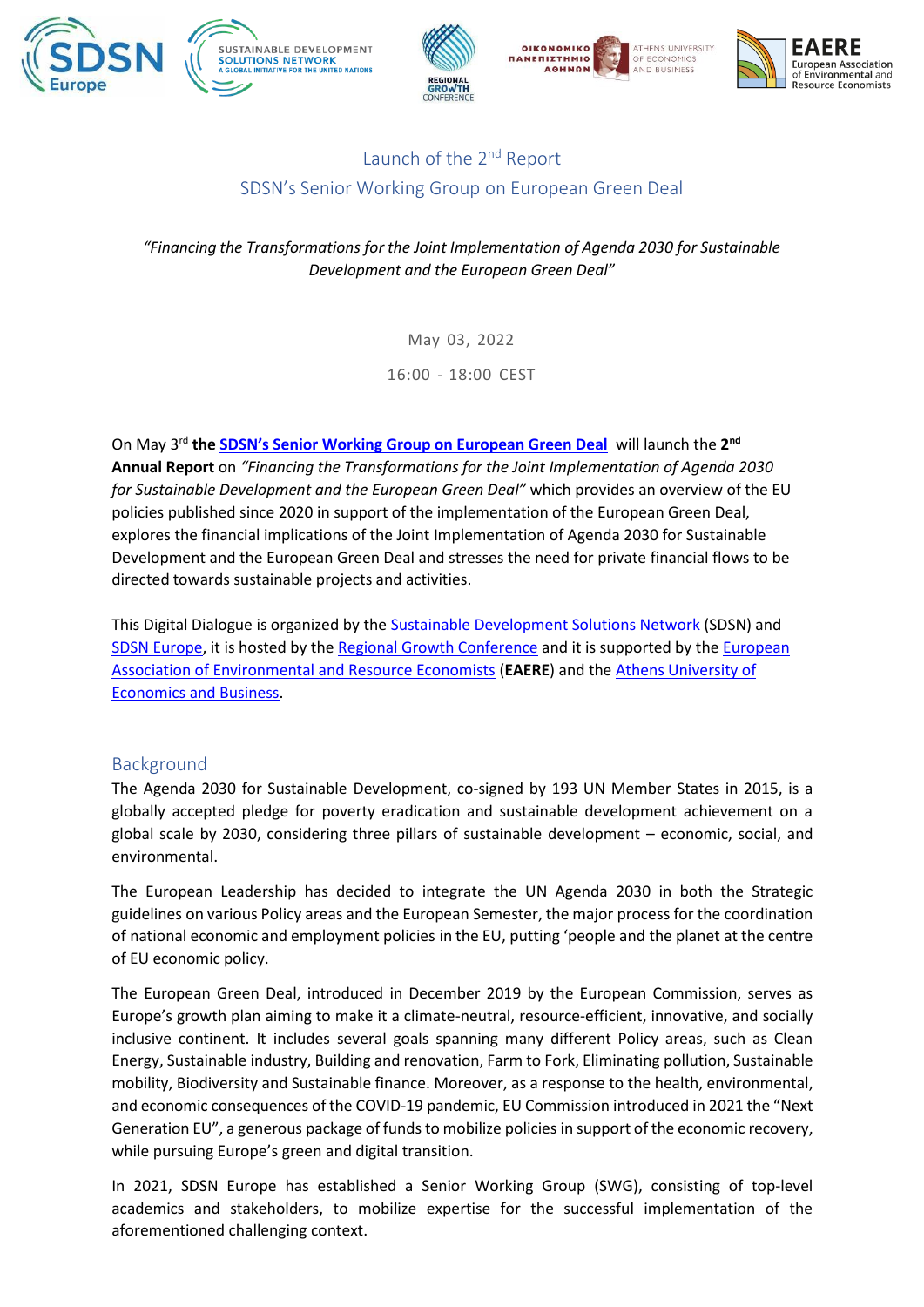









**The first report, entitled "Transformations for the Joint [Implementation](https://resources.unsdsn.org/transformations-for-the-joint-implementation-of-agenda-2030-the-sustainable-development-goals-and-the-european-green-deal-a-green-and-digital-job-based-and-inclusive-recovery-from-covid-19-pandemic) of Agenda 2030 for Sustainable [Development](https://resources.unsdsn.org/transformations-for-the-joint-implementation-of-agenda-2030-the-sustainable-development-goals-and-the-european-green-deal-a-green-and-digital-job-based-and-inclusive-recovery-from-covid-19-pandemic) and the European Green Deal: A Green and Digital, Job-Based [andInclusive Recovery from COVID-19 Pandemic](https://resources.unsdsn.org/transformations-for-the-joint-implementation-of-agenda-2030-the-sustainable-development-goals-and-the-european-green-deal-a-green-and-digital-job-based-and-inclusive-recovery-from-covid-19-pandemic)**, was published in February 2021, in an attempt to support policymakers with actionable strategies that can guide EU-wide and national economic recovery in line with Europe's overarching sustainability agenda.

## Launch of the 2<sup>nd</sup> Report

This event will feature the launch of the  $2<sup>nd</sup>$  SDSN SWG Report, focusing on the European Green Deal Policy advancements and Sustainable Finance, where the main co-authors will present the results of the report, which will give the opportunity to a panel of invited speakers consisting of top-academics and politicians, for an open discussion and elaboration on the key messages.

The Report provides an overview of the EU policies published since 2020 in support of the implementation of the European Green Deal, and by building on the text-mining methodology developed in the 2021 report, maps those Policies to the 17 SDGs and 6 Transformative pathways, helping this way decision-makers to understand how the different policies affect the transformations that Countries need to undertake to become more sustainable. The mapping results are further validated through a methodology to automatically classify Policy documents under the SDGs with Machine Learning techniques.

Then, the financial implications of the Joint Implementation of Agenda 2030 for Sustainable Development and the European Green Deal are explored and the need for private financial flows to be directed towards sustainable projects and activities is stressed. Natural Capital is a critical element of the Transition to Sustainability and structural changes at a political, financial and economic level are required to slow down and reverse the path of biodiversity loss we are experiencing. To help stakeholders to anticipate the value of Nature and its contribution to human society, the report undertakes a Meta-regression analysis to evaluate the services provided by three main types of Ecosystems: Terrestrial, Marine, and Freshwater.

In the last part, a framework for the development of financial pathways for an SDG-based Recovery is presented, which includes the assessment of the National Recovery and Resilience Plans for seven EU Member States in terms of sustainability.

#### Main co-authors:

- **[Prof. Jeffrey Sachs,](https://www.jeffsachs.org/)** President UN SDSN, Director of the Center for Sustainable Development at Columbia University, co-lead EGD [SWG](https://sdsn.eu/european-green-deal-senior-working-group/)
- **[Prof. Phoebe Koundouri](https://phoebekoundouri.org/)**, Athens University of Economics and Business; President of the European Association of Environmental and Resource Economists; Fellow World Academy of Art and Science; Co-chair SDSN Europe & SDSN Greece; co-lead **EGD SWG**.
- **Prof. Marzio [Galeotti,](https://www.feem.it/en/people/galeotti-marzio/)** FEEM, Director of Scientific Research
- **Ms Laura [Cozzi,](https://www.iea.org/contributors/laura-cozzi)** IEA, Chief Energy Modeler
- **Dr [Carlo](https://www.enelfoundation.org/about-us/team/carlo-papa) Papa**, Enel Foundation, Managing Director
- **Prof. Leonardo [Becchetti,](https://economia.uniroma2.it/faculty/148/becchetti-leonardo)** University of Rome "Tor Vergata"
- **Prof. Stefan [Brunnhuber,](https://www.clubofrome.org/member/brunnhuber-stefan/)** member of the Club of Rome
- **Mr [Ketan](https://www.greaterpacificcapital.com/team-inside/1-ketan-patel) Patel**, Greater Pacific Capital, CEO
- **Prof. Theodoros [Zachariadis](https://www.cyi.ac.cy/index.php/eewrc/about-the-center/eewrc-our-people/author/1103-theodoros-zachariadis.html)**, The Cyprus Institute, Manager SDSN Europe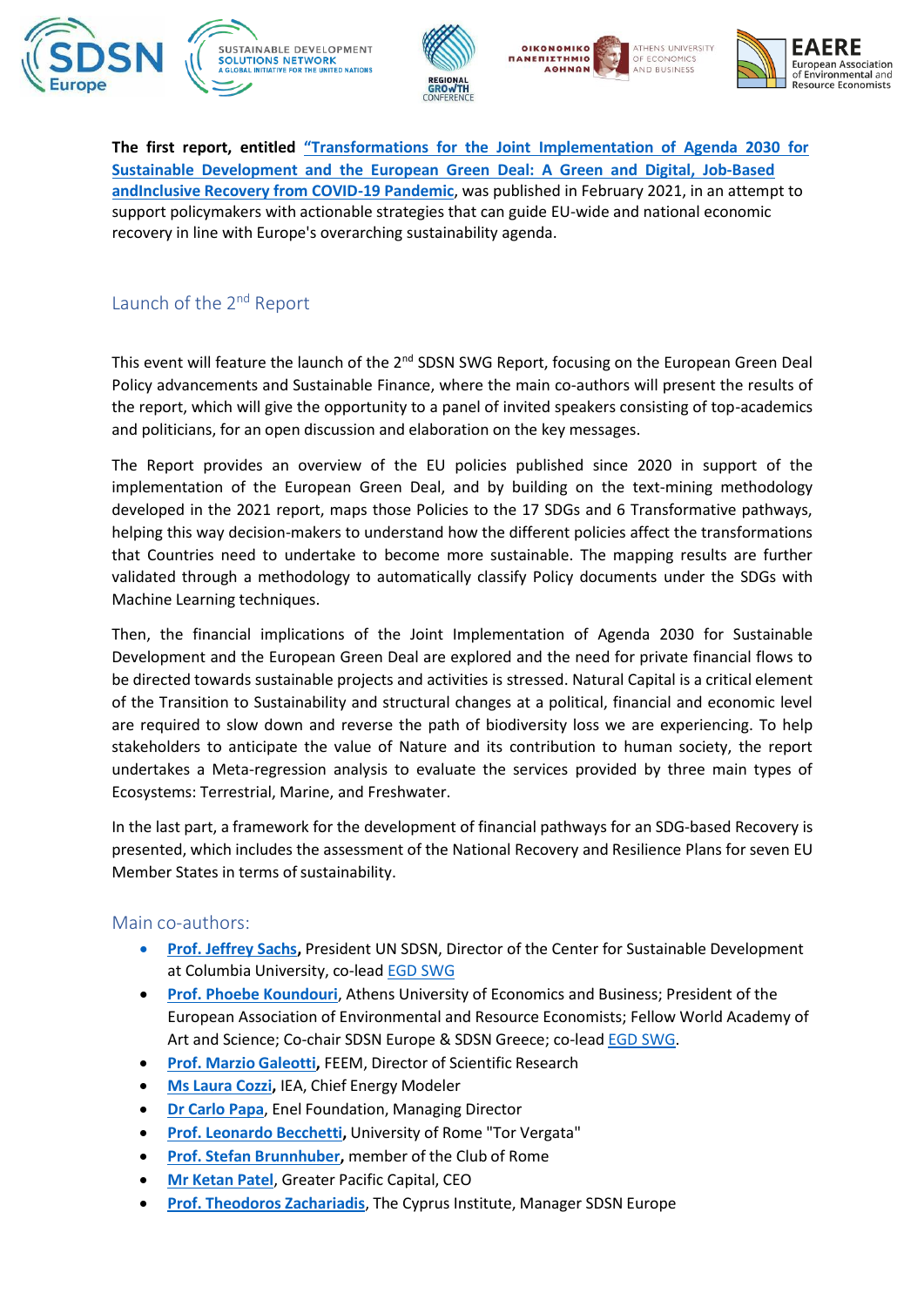







16.00- 16.35- Opening remarks and Announcement of UN SDSN Global Climate Hub (GCH)

**[Prof. Jeffrey Sachs,](https://www.jeffsachs.org/)** Columbia University, President SDSN, co-lea[d SDSN EGD SWG, c](https://sdsn.eu/european-green-deal-senior-working-group/)o-chair SDSN GCH (10 min)

**[Prof. Phoebe Koundouri](https://phoebekoundouri.org/)**, Athens University of Economics and Business, co-chair SDSN Europe, colead SDSN EGD SWG, co-chair GCH (5 min)

**Prof. Yannis [Ioannidis,](https://www.linkedin.com/in/yannis-ioannidis-b718a78/?originalSubdomain=gr)** ATHENA RC, co-chair GCH (5 min)

**Prof. [Christos](http://www.christoszerefos.com/) Zerefos**, Academy of Athens, co-chair GCH (5 min)

*Remarks: [Christos Dimas,](https://www.mindev.gov.gr/christos-dimas-yfypourgos/) Minister of Research and Innovation, Hellenic Republic, Greece Remarks:* **[Christos Stylianidis](https://www.civilprotection.gr/en/ministeren)***,* Minister for the Climate Crisis and Civil Protection Hellenic Republic, Greece (video)

# 16.35-18:00 - Launch of the 2<sup>nd</sup> Report of SWG EGD

**Presentation of Main results of the Report, Prof. Phoebe Koundouri** (10 min)

*Keynote remarks: [Teresa Ribera,](https://www.miteco.gob.es/es/ministerio/funciones-estructura/organigrama/Ministra-MITECO.aspx)* Deputy Prime Minister for the Ecological Transition, Spain *Keynote remarks:* **[Mr. Christos](https://www.hellenicparliament.gr/en/Vouleftes/Viografika-Stoicheia/?MPId=90fe5363-5352-45b5-8e6a-3b1edde88073) Staikouras**, Minister of Finance, Hellenic Republic, Greece TBC *"Financing Sustainability Transition"* (video)

#### **Panel discussion between co-authors (30 min)**

- **Dr Carlo Papa**, Enel Foundation, Managing Director (5 min)
- **Prof. Leonardo Becchetti,** University of Rome "Tor Vergata" (5 min)
- **Prof. Marzio Galeotti,** FEEM, Director of Scientific Research (5 min)
- **Mr Ketan Patel**, Greater Pacific Capital, CEO (min 5)
- **Prof. Theodoros Zachariadis**, The Cyprus Institute, Manager SDSN Europe (5min)
- **Prof. Stefan Brunnhuber,** member of the Club of Rome (5 min)

Moderated: **Prof. Phoebe Koundouri**

#### **Panel : Policy and Business Panel**

- [Markus H.-P. Müller, M](https://www.linkedin.com/in/markus-h-p-m%C3%BCller-20a6a082/?originalSubdomain=de)anaging Director, Global Head of Chief Investment Office Private Bank at Deutsche Bank
- [Maria Spyraki,](https://www.europarl.europa.eu/meps/en/125064/MARIA_SPYRAKI/home) Member of the European Parliament, Greece
- Udo [Bullmann,](https://www.europarl.europa.eu/meps/en/4267/UDO_BULLMANN/home) Member of the European Parliament, Germany
- **Petros [Kokkalis,](https://www.europarl.europa.eu/meps/en/197743/PETROS_KOKKALIS/home) Member of the European Parliament, Greece**
- [Kristy Bartolo,](https://www.linkedin.com/in/kristy-bartolo-753a98105/?originalSubdomain=mt) Advisor to the Minister, Ministry for Environment, Energy and Enterprise, Malta
- [Roland Schatz, F](http://us.mediatenor.com/en/)ounder and CEO of United Nations Global Sustainability Index Institute UNGSII Foundation